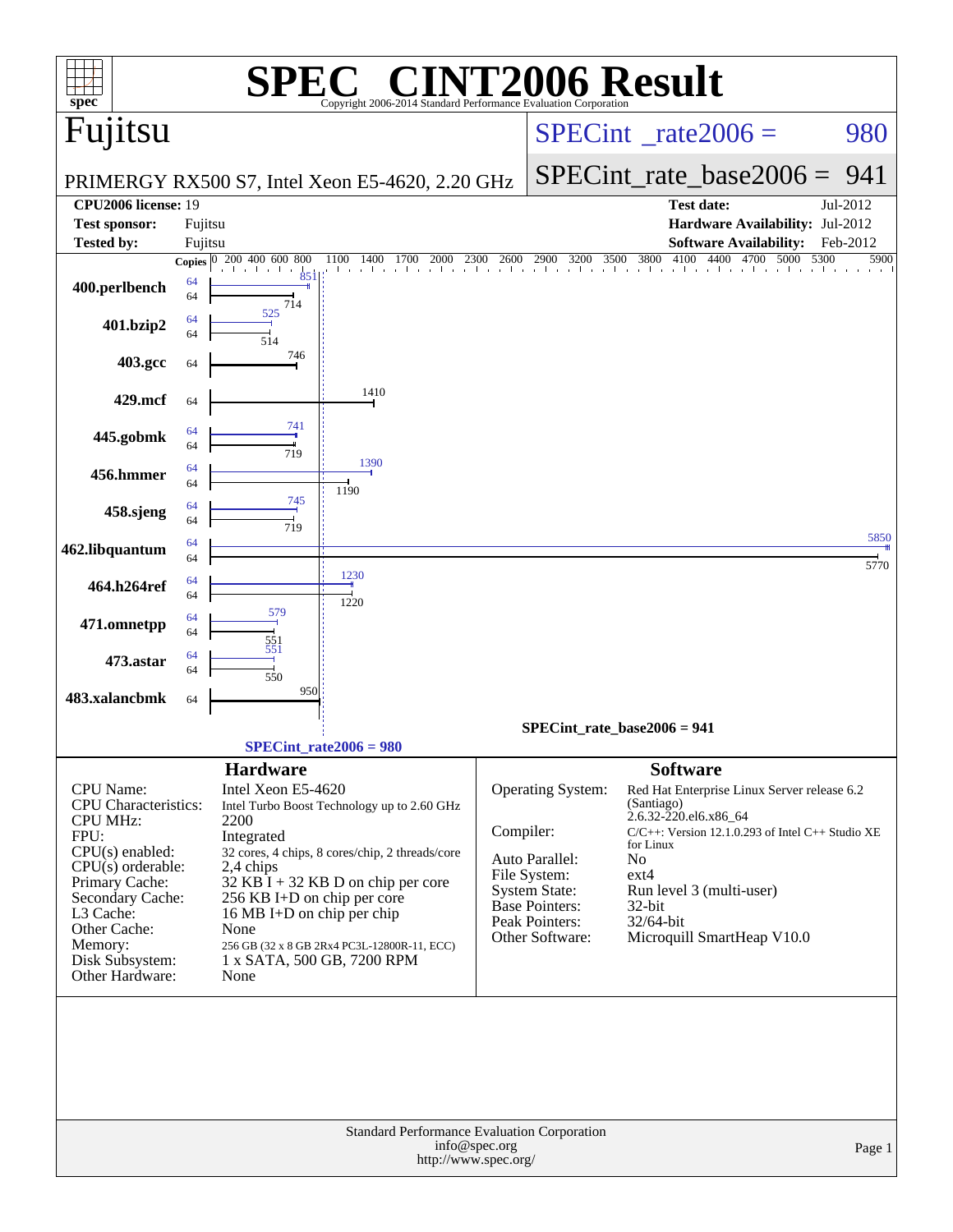

# **[SPEC CINT2006 Result](http://www.spec.org/auto/cpu2006/Docs/result-fields.html#SPECCINT2006Result)**

## Fujitsu

#### SPECint rate $2006 = 980$

PRIMERGY RX500 S7, Intel Xeon E5-4620, 2.20 GHz

[SPECint\\_rate\\_base2006 =](http://www.spec.org/auto/cpu2006/Docs/result-fields.html#SPECintratebase2006) 941

**[CPU2006 license:](http://www.spec.org/auto/cpu2006/Docs/result-fields.html#CPU2006license)** 19 **[Test date:](http://www.spec.org/auto/cpu2006/Docs/result-fields.html#Testdate)** Jul-2012

**[Test sponsor:](http://www.spec.org/auto/cpu2006/Docs/result-fields.html#Testsponsor)** Fujitsu **[Hardware Availability:](http://www.spec.org/auto/cpu2006/Docs/result-fields.html#HardwareAvailability)** Jul-2012 **[Tested by:](http://www.spec.org/auto/cpu2006/Docs/result-fields.html#Testedby)** Fujitsu **[Software Availability:](http://www.spec.org/auto/cpu2006/Docs/result-fields.html#SoftwareAvailability)** Feb-2012

#### **[Results Table](http://www.spec.org/auto/cpu2006/Docs/result-fields.html#ResultsTable)**

|                                                                                                          | <b>Base</b>   |                |              |                |            |                | <b>Peak</b>      |               |                |              |                |              |                |              |
|----------------------------------------------------------------------------------------------------------|---------------|----------------|--------------|----------------|------------|----------------|------------------|---------------|----------------|--------------|----------------|--------------|----------------|--------------|
| <b>Benchmark</b>                                                                                         | <b>Copies</b> | <b>Seconds</b> | <b>Ratio</b> | <b>Seconds</b> | Ratio      | <b>Seconds</b> | Ratio            | <b>Copies</b> | <b>Seconds</b> | <b>Ratio</b> | <b>Seconds</b> | <b>Ratio</b> | <b>Seconds</b> | <b>Ratio</b> |
| 400.perlbench                                                                                            | 64            | 877            | 713          | 876            | 714        | 873            | 716 <sup>I</sup> | 64            | 733            | 853          | 735            | 851          | 744            | 840          |
| 401.bzip2                                                                                                | 64            | 1201           | 514          | 1207           | 512        | 1199           | 515              | 64            | 1175           | 525          | 1178           | 524          | 1176           | 525          |
| $403.\mathrm{gcc}$                                                                                       | 64            | 695            | 741          | 691            | 746        | 691            | 746              | 64            | 695            | 741          | 691            | 746          | 691            | 746          |
| $429$ .mcf                                                                                               | 64            | 414            | 1410         | 413            | 1410       | 412            | 1420             | 64            | 414            | 1410         | 413            | 1410         | 412            | 1420         |
| $445$ .gobm $k$                                                                                          | 64            | 934            | 719          | 936            | 717        | 918            | <b>732</b>       | 64            | 911            | 737          | 897            | 748          | 906            | 741          |
| 456.hmmer                                                                                                | 64            | 503            | 1190         | 499            | 1200       | 502            | <b>1190</b>      | 64            | 430            | 1390         | 431            | 1390         | 429            | 1390         |
| 458 sjeng                                                                                                | 64            | 1077           | 719          | 1078           | 718        | 1078           | <b>719</b>       | 64            | 1040           | 745          | 1036           | 748          | 1040           | 745          |
| 462.libquantum                                                                                           | 64            | 230            | 5770         | 230            | 5770       | 230            | 5770             | 64            | 227            | 5850         | 226            | 5870         | 227            | 5840         |
| 464.h264ref                                                                                              | 64            | 1157           | 1220         | 1161           | 1220       | 1157           | 1220             | 64            | 1164           | 1220         | 1152           | 1230         | 1151           | 1230         |
| 471.omnetpp                                                                                              | 64            | 726            | 551          | 727            | <b>550</b> | 726            | 551              | 64            | 691            | 579          | 690            | 580          | 691            | 578          |
| $473.$ astar                                                                                             | 64            | 820            | 548          | 814            | 552        | 816            | <b>550</b>       | 64            | 814            | 552          | 818            | 549          | 815            | 551          |
| 483.xalancbmk                                                                                            | 64            | 465            | 950          | 468            | 944        | 465            | 950l             | 64            | 465            | 950          | 468            | 944          | 465            | 950          |
| Results appear in the order in which they were run. Bold underlined text indicates a median measurement. |               |                |              |                |            |                |                  |               |                |              |                |              |                |              |

#### **[Submit Notes](http://www.spec.org/auto/cpu2006/Docs/result-fields.html#SubmitNotes)**

 The numactl mechanism was used to bind copies to processors. The config file option 'submit' was used to generate numactl commands to bind each copy to a specific processor. For details, please see the config file.

#### **[Operating System Notes](http://www.spec.org/auto/cpu2006/Docs/result-fields.html#OperatingSystemNotes)**

 Stack size set to unlimited using "ulimit -s unlimited" Transparent Huge Pages enabled with: echo always > /sys/kernel/mm/redhat\_transparent\_hugepage/enabled runspec command invoked through numactl i.e.: numactl --interleave=all runspec <etc>

#### **[General Notes](http://www.spec.org/auto/cpu2006/Docs/result-fields.html#GeneralNotes)**

Environment variables set by runspec before the start of the run: LD\_LIBRARY\_PATH = "/SPECcpu2006/libs/32:/SPECcpu2006/libs/64"

 Binaries compiled on a system with 2x E5-2650 CPU + 96 GB memory using RHEL6.2 For information about Fujitsu please visit: <http://www.fujitsu.com>

#### **[Base Compiler Invocation](http://www.spec.org/auto/cpu2006/Docs/result-fields.html#BaseCompilerInvocation)**

[C benchmarks](http://www.spec.org/auto/cpu2006/Docs/result-fields.html#Cbenchmarks): [icc -m32](http://www.spec.org/cpu2006/results/res2012q3/cpu2006-20120730-23911.flags.html#user_CCbase_intel_icc_5ff4a39e364c98233615fdd38438c6f2)

Continued on next page

Standard Performance Evaluation Corporation [info@spec.org](mailto:info@spec.org) <http://www.spec.org/>

Page 2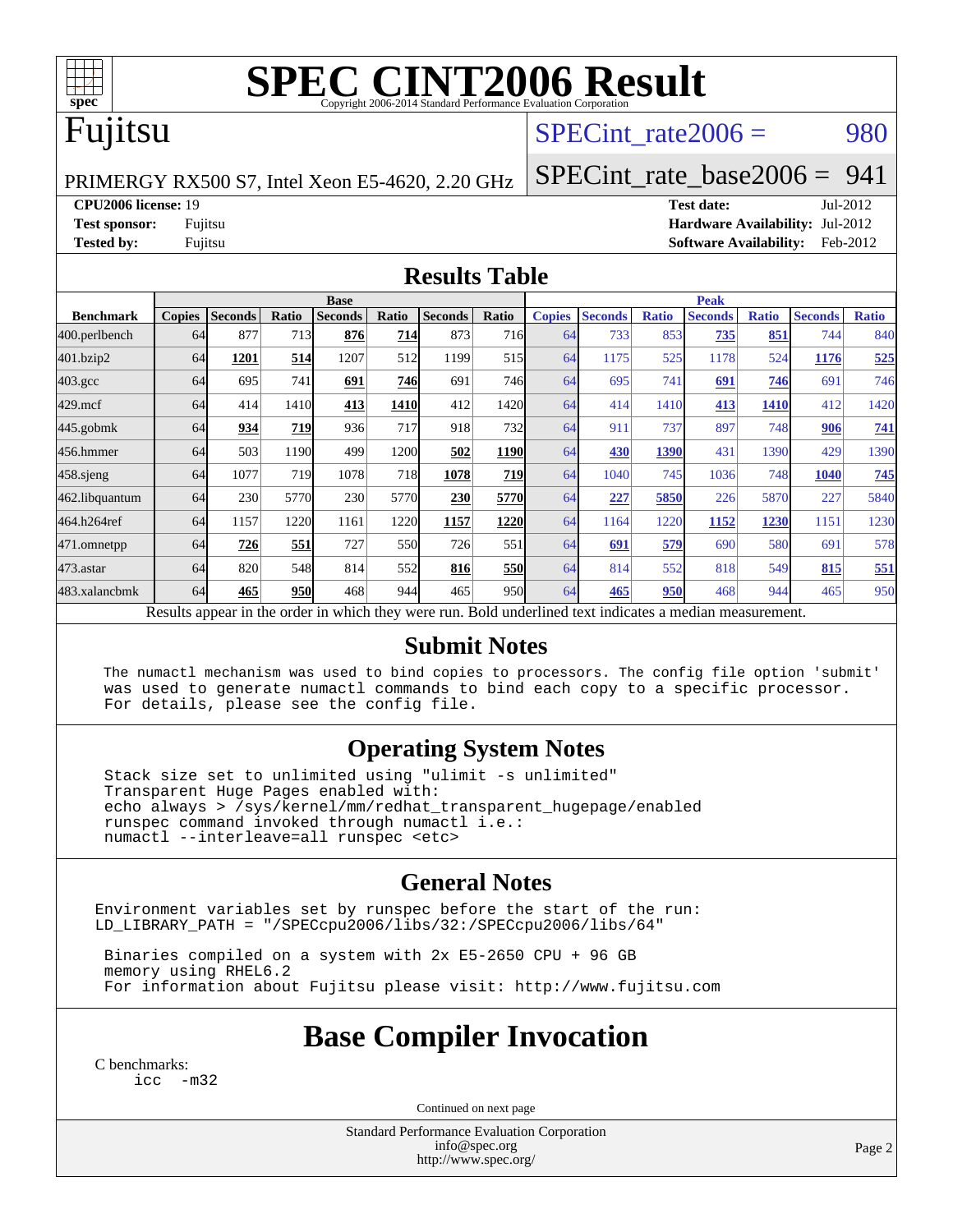| <b>SPEC CINT2006 Result</b><br>spec <sup>®</sup><br>Copyright 2006-2014 Standard Performance Evaluation Corporation                                                                                                                                                         |                                                                                                               |
|-----------------------------------------------------------------------------------------------------------------------------------------------------------------------------------------------------------------------------------------------------------------------------|---------------------------------------------------------------------------------------------------------------|
| Fujitsu                                                                                                                                                                                                                                                                     | SPECint rate $2006 =$<br>980                                                                                  |
| PRIMERGY RX500 S7, Intel Xeon E5-4620, 2.20 GHz                                                                                                                                                                                                                             | SPECint rate base $2006 = 941$                                                                                |
| CPU2006 license: 19<br><b>Test sponsor:</b><br>Fujitsu<br><b>Tested by:</b><br>Fujitsu                                                                                                                                                                                      | <b>Test date:</b><br>Jul-2012<br>Hardware Availability: Jul-2012<br><b>Software Availability:</b><br>Feb-2012 |
| <b>Base Compiler Invocation (Continued)</b><br>$C++$ benchmarks:<br>icpc -m32                                                                                                                                                                                               |                                                                                                               |
| <b>Base Portability Flags</b><br>400.perlbench: - DSPEC CPU LINUX IA32<br>462.libquantum: - DSPEC_CPU_LINUX<br>483.xalancbmk: -DSPEC_CPU_LINUX                                                                                                                              |                                                                                                               |
| <b>Base Optimization Flags</b><br>C benchmarks:<br>-xSSE4.2 -ipo -03 -no-prec-div -opt-prefetch -opt-mem-layout-trans=3<br>$C_{++}$ benchmarks:<br>-xSSE4.2 -ipo -03 -no-prec-div -opt-prefetch -opt-mem-layout-trans=3<br>-Wl,-z, muldefs -L/opt/SmartHeap/lib -lsmartheap |                                                                                                               |
| <b>Base Other Flags</b><br>C benchmarks:                                                                                                                                                                                                                                    |                                                                                                               |
| 403.gcc: -Dalloca=_alloca                                                                                                                                                                                                                                                   |                                                                                                               |
| <b>Peak Compiler Invocation</b><br>C benchmarks (except as noted below):<br>$-m32$<br>icc<br>400.perlbench: icc -m64<br>401.bzip2: icc -m64<br>456.hmmer: $\text{icc}$ -m64<br>458.sjeng: icc -m64<br>$C_{++}$ benchmarks:<br>icpc -m32                                     |                                                                                                               |
| <b>Standard Performance Evaluation Corporation</b><br>info@spec.org<br>http://www.spec.org/                                                                                                                                                                                 | Page 3                                                                                                        |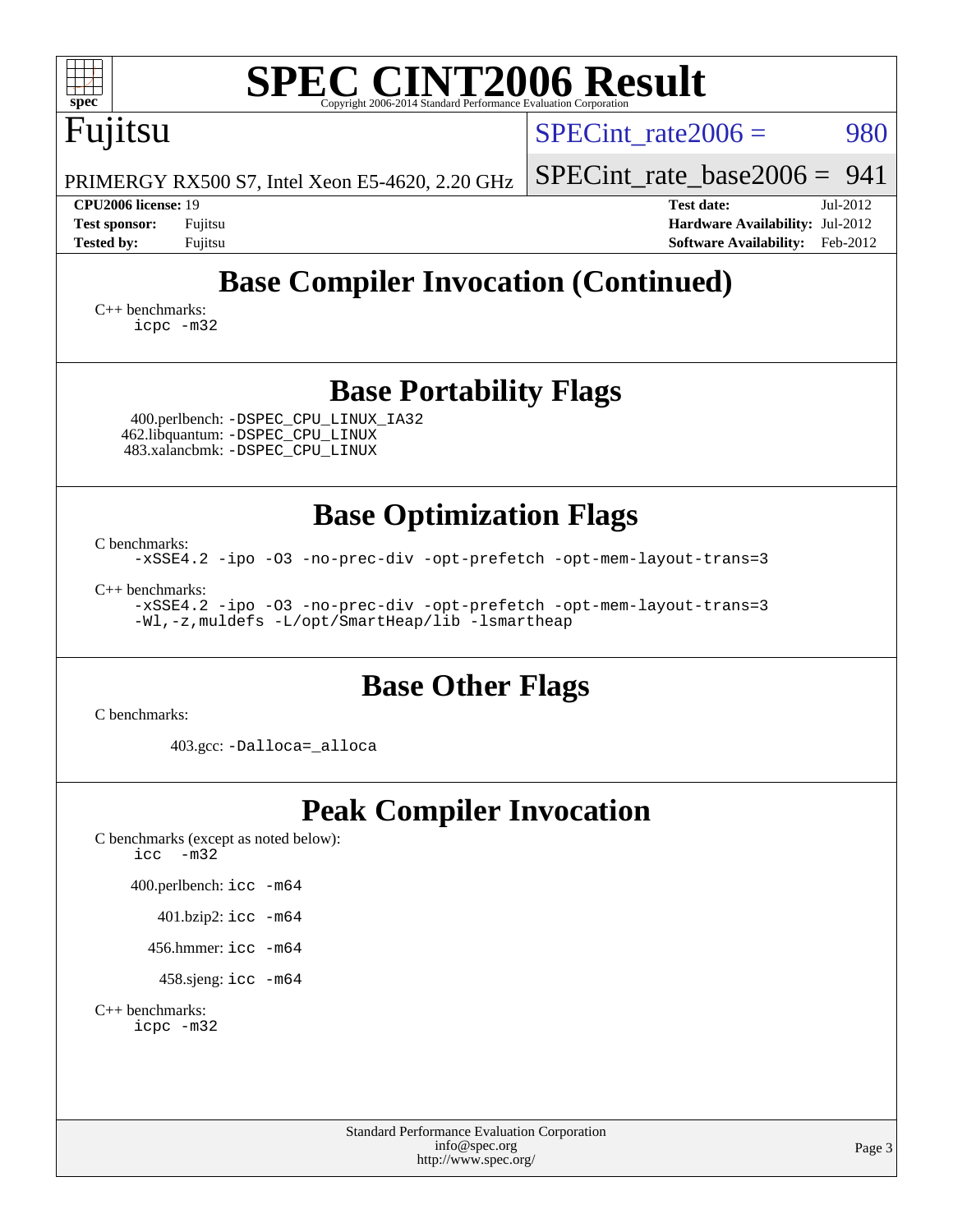

# **[SPEC CINT2006 Result](http://www.spec.org/auto/cpu2006/Docs/result-fields.html#SPECCINT2006Result)**

# Fujitsu

SPECint rate $2006 = 980$ 

PRIMERGY RX500 S7, Intel Xeon E5-4620, 2.20 GHz

**[Tested by:](http://www.spec.org/auto/cpu2006/Docs/result-fields.html#Testedby)** Fujitsu **Fugital Example 2012 [Software Availability:](http://www.spec.org/auto/cpu2006/Docs/result-fields.html#SoftwareAvailability)** Feb-2012

[SPECint\\_rate\\_base2006 =](http://www.spec.org/auto/cpu2006/Docs/result-fields.html#SPECintratebase2006)  $941$ 

**[CPU2006 license:](http://www.spec.org/auto/cpu2006/Docs/result-fields.html#CPU2006license)** 19 **[Test date:](http://www.spec.org/auto/cpu2006/Docs/result-fields.html#Testdate)** Jul-2012 **[Test sponsor:](http://www.spec.org/auto/cpu2006/Docs/result-fields.html#Testsponsor)** Fujitsu **[Hardware Availability:](http://www.spec.org/auto/cpu2006/Docs/result-fields.html#HardwareAvailability)** Jul-2012

#### **[Peak Portability Flags](http://www.spec.org/auto/cpu2006/Docs/result-fields.html#PeakPortabilityFlags)**

 400.perlbench: [-DSPEC\\_CPU\\_LP64](http://www.spec.org/cpu2006/results/res2012q3/cpu2006-20120730-23911.flags.html#b400.perlbench_peakCPORTABILITY_DSPEC_CPU_LP64) [-DSPEC\\_CPU\\_LINUX\\_X64](http://www.spec.org/cpu2006/results/res2012q3/cpu2006-20120730-23911.flags.html#b400.perlbench_peakCPORTABILITY_DSPEC_CPU_LINUX_X64)  $401.bzip2: -DSPEC_CPULP64$  456.hmmer: [-DSPEC\\_CPU\\_LP64](http://www.spec.org/cpu2006/results/res2012q3/cpu2006-20120730-23911.flags.html#suite_peakCPORTABILITY456_hmmer_DSPEC_CPU_LP64) 458.sjeng: [-DSPEC\\_CPU\\_LP64](http://www.spec.org/cpu2006/results/res2012q3/cpu2006-20120730-23911.flags.html#suite_peakCPORTABILITY458_sjeng_DSPEC_CPU_LP64) 462.libquantum: [-DSPEC\\_CPU\\_LINUX](http://www.spec.org/cpu2006/results/res2012q3/cpu2006-20120730-23911.flags.html#b462.libquantum_peakCPORTABILITY_DSPEC_CPU_LINUX) 483.xalancbmk: [-DSPEC\\_CPU\\_LINUX](http://www.spec.org/cpu2006/results/res2012q3/cpu2006-20120730-23911.flags.html#b483.xalancbmk_peakCXXPORTABILITY_DSPEC_CPU_LINUX)

## **[Peak Optimization Flags](http://www.spec.org/auto/cpu2006/Docs/result-fields.html#PeakOptimizationFlags)**

[C benchmarks](http://www.spec.org/auto/cpu2006/Docs/result-fields.html#Cbenchmarks):

 400.perlbench: [-xSSE4.2](http://www.spec.org/cpu2006/results/res2012q3/cpu2006-20120730-23911.flags.html#user_peakPASS2_CFLAGSPASS2_LDCFLAGS400_perlbench_f-xSSE42_f91528193cf0b216347adb8b939d4107)(pass 2) [-prof-gen](http://www.spec.org/cpu2006/results/res2012q3/cpu2006-20120730-23911.flags.html#user_peakPASS1_CFLAGSPASS1_LDCFLAGS400_perlbench_prof_gen_e43856698f6ca7b7e442dfd80e94a8fc)(pass 1) [-ipo](http://www.spec.org/cpu2006/results/res2012q3/cpu2006-20120730-23911.flags.html#user_peakPASS2_CFLAGSPASS2_LDCFLAGS400_perlbench_f-ipo)(pass 2) [-O3](http://www.spec.org/cpu2006/results/res2012q3/cpu2006-20120730-23911.flags.html#user_peakPASS2_CFLAGSPASS2_LDCFLAGS400_perlbench_f-O3)(pass 2) [-no-prec-div](http://www.spec.org/cpu2006/results/res2012q3/cpu2006-20120730-23911.flags.html#user_peakPASS2_CFLAGSPASS2_LDCFLAGS400_perlbench_f-no-prec-div)(pass 2) [-prof-use](http://www.spec.org/cpu2006/results/res2012q3/cpu2006-20120730-23911.flags.html#user_peakPASS2_CFLAGSPASS2_LDCFLAGS400_perlbench_prof_use_bccf7792157ff70d64e32fe3e1250b55)(pass 2) [-auto-ilp32](http://www.spec.org/cpu2006/results/res2012q3/cpu2006-20120730-23911.flags.html#user_peakCOPTIMIZE400_perlbench_f-auto-ilp32)  $401.bzip2: -xSSE4.2(pass 2) -prof-qen(pass 1) -ipo(pass 2)$  $401.bzip2: -xSSE4.2(pass 2) -prof-qen(pass 1) -ipo(pass 2)$  $401.bzip2: -xSSE4.2(pass 2) -prof-qen(pass 1) -ipo(pass 2)$  $401.bzip2: -xSSE4.2(pass 2) -prof-qen(pass 1) -ipo(pass 2)$  $401.bzip2: -xSSE4.2(pass 2) -prof-qen(pass 1) -ipo(pass 2)$ [-O3](http://www.spec.org/cpu2006/results/res2012q3/cpu2006-20120730-23911.flags.html#user_peakPASS2_CFLAGSPASS2_LDCFLAGS401_bzip2_f-O3)(pass 2) [-no-prec-div](http://www.spec.org/cpu2006/results/res2012q3/cpu2006-20120730-23911.flags.html#user_peakPASS2_CFLAGSPASS2_LDCFLAGS401_bzip2_f-no-prec-div)(pass 2) [-prof-use](http://www.spec.org/cpu2006/results/res2012q3/cpu2006-20120730-23911.flags.html#user_peakPASS2_CFLAGSPASS2_LDCFLAGS401_bzip2_prof_use_bccf7792157ff70d64e32fe3e1250b55)(pass 2) [-opt-prefetch](http://www.spec.org/cpu2006/results/res2012q3/cpu2006-20120730-23911.flags.html#user_peakCOPTIMIZE401_bzip2_f-opt-prefetch) [-auto-ilp32](http://www.spec.org/cpu2006/results/res2012q3/cpu2006-20120730-23911.flags.html#user_peakCOPTIMIZE401_bzip2_f-auto-ilp32) [-ansi-alias](http://www.spec.org/cpu2006/results/res2012q3/cpu2006-20120730-23911.flags.html#user_peakCOPTIMIZE401_bzip2_f-ansi-alias)  $403.\text{sec: basepeak}$  = yes 429.mcf: basepeak = yes 445.gobmk: [-xAVX](http://www.spec.org/cpu2006/results/res2012q3/cpu2006-20120730-23911.flags.html#user_peakPASS2_CFLAGSPASS2_LDCFLAGS445_gobmk_f-xAVX)(pass 2) [-prof-gen](http://www.spec.org/cpu2006/results/res2012q3/cpu2006-20120730-23911.flags.html#user_peakPASS1_CFLAGSPASS1_LDCFLAGS445_gobmk_prof_gen_e43856698f6ca7b7e442dfd80e94a8fc)(pass 1) [-prof-use](http://www.spec.org/cpu2006/results/res2012q3/cpu2006-20120730-23911.flags.html#user_peakPASS2_CFLAGSPASS2_LDCFLAGS445_gobmk_prof_use_bccf7792157ff70d64e32fe3e1250b55)(pass 2) [-ansi-alias](http://www.spec.org/cpu2006/results/res2012q3/cpu2006-20120730-23911.flags.html#user_peakCOPTIMIZE445_gobmk_f-ansi-alias) [-opt-mem-layout-trans=3](http://www.spec.org/cpu2006/results/res2012q3/cpu2006-20120730-23911.flags.html#user_peakCOPTIMIZE445_gobmk_f-opt-mem-layout-trans_a7b82ad4bd7abf52556d4961a2ae94d5) 456.hmmer: [-xSSE4.2](http://www.spec.org/cpu2006/results/res2012q3/cpu2006-20120730-23911.flags.html#user_peakCOPTIMIZE456_hmmer_f-xSSE42_f91528193cf0b216347adb8b939d4107) [-ipo](http://www.spec.org/cpu2006/results/res2012q3/cpu2006-20120730-23911.flags.html#user_peakCOPTIMIZE456_hmmer_f-ipo) [-O3](http://www.spec.org/cpu2006/results/res2012q3/cpu2006-20120730-23911.flags.html#user_peakCOPTIMIZE456_hmmer_f-O3) [-no-prec-div](http://www.spec.org/cpu2006/results/res2012q3/cpu2006-20120730-23911.flags.html#user_peakCOPTIMIZE456_hmmer_f-no-prec-div) [-unroll2](http://www.spec.org/cpu2006/results/res2012q3/cpu2006-20120730-23911.flags.html#user_peakCOPTIMIZE456_hmmer_f-unroll_784dae83bebfb236979b41d2422d7ec2) [-auto-ilp32](http://www.spec.org/cpu2006/results/res2012q3/cpu2006-20120730-23911.flags.html#user_peakCOPTIMIZE456_hmmer_f-auto-ilp32) 458.sjeng: [-xSSE4.2](http://www.spec.org/cpu2006/results/res2012q3/cpu2006-20120730-23911.flags.html#user_peakPASS2_CFLAGSPASS2_LDCFLAGS458_sjeng_f-xSSE42_f91528193cf0b216347adb8b939d4107)(pass 2) [-prof-gen](http://www.spec.org/cpu2006/results/res2012q3/cpu2006-20120730-23911.flags.html#user_peakPASS1_CFLAGSPASS1_LDCFLAGS458_sjeng_prof_gen_e43856698f6ca7b7e442dfd80e94a8fc)(pass 1) [-ipo](http://www.spec.org/cpu2006/results/res2012q3/cpu2006-20120730-23911.flags.html#user_peakPASS2_CFLAGSPASS2_LDCFLAGS458_sjeng_f-ipo)(pass 2) [-O3](http://www.spec.org/cpu2006/results/res2012q3/cpu2006-20120730-23911.flags.html#user_peakPASS2_CFLAGSPASS2_LDCFLAGS458_sjeng_f-O3)(pass 2) [-no-prec-div](http://www.spec.org/cpu2006/results/res2012q3/cpu2006-20120730-23911.flags.html#user_peakPASS2_CFLAGSPASS2_LDCFLAGS458_sjeng_f-no-prec-div)(pass 2) [-prof-use](http://www.spec.org/cpu2006/results/res2012q3/cpu2006-20120730-23911.flags.html#user_peakPASS2_CFLAGSPASS2_LDCFLAGS458_sjeng_prof_use_bccf7792157ff70d64e32fe3e1250b55)(pass 2) [-unroll4](http://www.spec.org/cpu2006/results/res2012q3/cpu2006-20120730-23911.flags.html#user_peakCOPTIMIZE458_sjeng_f-unroll_4e5e4ed65b7fd20bdcd365bec371b81f) [-auto-ilp32](http://www.spec.org/cpu2006/results/res2012q3/cpu2006-20120730-23911.flags.html#user_peakCOPTIMIZE458_sjeng_f-auto-ilp32) 462.libquantum: [-xAVX](http://www.spec.org/cpu2006/results/res2012q3/cpu2006-20120730-23911.flags.html#user_peakCOPTIMIZE462_libquantum_f-xAVX) [-ipo](http://www.spec.org/cpu2006/results/res2012q3/cpu2006-20120730-23911.flags.html#user_peakCOPTIMIZE462_libquantum_f-ipo) [-O3](http://www.spec.org/cpu2006/results/res2012q3/cpu2006-20120730-23911.flags.html#user_peakCOPTIMIZE462_libquantum_f-O3) [-no-prec-div](http://www.spec.org/cpu2006/results/res2012q3/cpu2006-20120730-23911.flags.html#user_peakCOPTIMIZE462_libquantum_f-no-prec-div) [-opt-prefetch](http://www.spec.org/cpu2006/results/res2012q3/cpu2006-20120730-23911.flags.html#user_peakCOPTIMIZE462_libquantum_f-opt-prefetch) [-opt-mem-layout-trans=3](http://www.spec.org/cpu2006/results/res2012q3/cpu2006-20120730-23911.flags.html#user_peakCOPTIMIZE462_libquantum_f-opt-mem-layout-trans_a7b82ad4bd7abf52556d4961a2ae94d5)  $464.h264$ ref:  $-xSSE4$ .  $2(pass 2)$  [-prof-gen](http://www.spec.org/cpu2006/results/res2012q3/cpu2006-20120730-23911.flags.html#user_peakPASS1_CFLAGSPASS1_LDCFLAGS464_h264ref_prof_gen_e43856698f6ca7b7e442dfd80e94a8fc) $(pass 1)$  [-ipo](http://www.spec.org/cpu2006/results/res2012q3/cpu2006-20120730-23911.flags.html#user_peakPASS2_CFLAGSPASS2_LDCFLAGS464_h264ref_f-ipo) $(pass 2)$ [-O3](http://www.spec.org/cpu2006/results/res2012q3/cpu2006-20120730-23911.flags.html#user_peakPASS2_CFLAGSPASS2_LDCFLAGS464_h264ref_f-O3)(pass 2) [-no-prec-div](http://www.spec.org/cpu2006/results/res2012q3/cpu2006-20120730-23911.flags.html#user_peakPASS2_CFLAGSPASS2_LDCFLAGS464_h264ref_f-no-prec-div)(pass 2) [-prof-use](http://www.spec.org/cpu2006/results/res2012q3/cpu2006-20120730-23911.flags.html#user_peakPASS2_CFLAGSPASS2_LDCFLAGS464_h264ref_prof_use_bccf7792157ff70d64e32fe3e1250b55)(pass 2) [-unroll2](http://www.spec.org/cpu2006/results/res2012q3/cpu2006-20120730-23911.flags.html#user_peakCOPTIMIZE464_h264ref_f-unroll_784dae83bebfb236979b41d2422d7ec2) [-ansi-alias](http://www.spec.org/cpu2006/results/res2012q3/cpu2006-20120730-23911.flags.html#user_peakCOPTIMIZE464_h264ref_f-ansi-alias) [C++ benchmarks:](http://www.spec.org/auto/cpu2006/Docs/result-fields.html#CXXbenchmarks) 471.omnetpp: [-xSSE4.2](http://www.spec.org/cpu2006/results/res2012q3/cpu2006-20120730-23911.flags.html#user_peakPASS2_CXXFLAGSPASS2_LDCXXFLAGS471_omnetpp_f-xSSE42_f91528193cf0b216347adb8b939d4107)(pass 2) [-prof-gen](http://www.spec.org/cpu2006/results/res2012q3/cpu2006-20120730-23911.flags.html#user_peakPASS1_CXXFLAGSPASS1_LDCXXFLAGS471_omnetpp_prof_gen_e43856698f6ca7b7e442dfd80e94a8fc)(pass 1) [-ipo](http://www.spec.org/cpu2006/results/res2012q3/cpu2006-20120730-23911.flags.html#user_peakPASS2_CXXFLAGSPASS2_LDCXXFLAGS471_omnetpp_f-ipo)(pass 2)

[-O3](http://www.spec.org/cpu2006/results/res2012q3/cpu2006-20120730-23911.flags.html#user_peakPASS2_CXXFLAGSPASS2_LDCXXFLAGS471_omnetpp_f-O3)(pass 2) [-no-prec-div](http://www.spec.org/cpu2006/results/res2012q3/cpu2006-20120730-23911.flags.html#user_peakPASS2_CXXFLAGSPASS2_LDCXXFLAGS471_omnetpp_f-no-prec-div)(pass 2) [-prof-use](http://www.spec.org/cpu2006/results/res2012q3/cpu2006-20120730-23911.flags.html#user_peakPASS2_CXXFLAGSPASS2_LDCXXFLAGS471_omnetpp_prof_use_bccf7792157ff70d64e32fe3e1250b55)(pass 2) [-ansi-alias](http://www.spec.org/cpu2006/results/res2012q3/cpu2006-20120730-23911.flags.html#user_peakCXXOPTIMIZE471_omnetpp_f-ansi-alias) [-opt-ra-region-strategy=block](http://www.spec.org/cpu2006/results/res2012q3/cpu2006-20120730-23911.flags.html#user_peakCXXOPTIMIZE471_omnetpp_f-opt-ra-region-strategy_a0a37c372d03933b2a18d4af463c1f69) [-Wl,-z,muldefs](http://www.spec.org/cpu2006/results/res2012q3/cpu2006-20120730-23911.flags.html#user_peakEXTRA_LDFLAGS471_omnetpp_link_force_multiple1_74079c344b956b9658436fd1b6dd3a8a) [-L/opt/SmartHeap/lib -lsmartheap](http://www.spec.org/cpu2006/results/res2012q3/cpu2006-20120730-23911.flags.html#user_peakEXTRA_LIBS471_omnetpp_SmartHeap_1046f488ce4b4d9d2689b01742ccb999)

 473.astar: [-xAVX](http://www.spec.org/cpu2006/results/res2012q3/cpu2006-20120730-23911.flags.html#user_peakCXXOPTIMIZE473_astar_f-xAVX) [-ipo](http://www.spec.org/cpu2006/results/res2012q3/cpu2006-20120730-23911.flags.html#user_peakCXXOPTIMIZE473_astar_f-ipo) [-O3](http://www.spec.org/cpu2006/results/res2012q3/cpu2006-20120730-23911.flags.html#user_peakCXXOPTIMIZE473_astar_f-O3) [-no-prec-div](http://www.spec.org/cpu2006/results/res2012q3/cpu2006-20120730-23911.flags.html#user_peakCXXOPTIMIZE473_astar_f-no-prec-div) [-opt-prefetch](http://www.spec.org/cpu2006/results/res2012q3/cpu2006-20120730-23911.flags.html#user_peakCXXOPTIMIZE473_astar_f-opt-prefetch) [-opt-mem-layout-trans=3](http://www.spec.org/cpu2006/results/res2012q3/cpu2006-20120730-23911.flags.html#user_peakCXXOPTIMIZE473_astar_f-opt-mem-layout-trans_a7b82ad4bd7abf52556d4961a2ae94d5) [-Wl,-z,muldefs](http://www.spec.org/cpu2006/results/res2012q3/cpu2006-20120730-23911.flags.html#user_peakEXTRA_LDFLAGS473_astar_link_force_multiple1_74079c344b956b9658436fd1b6dd3a8a) [-L/opt/SmartHeap/lib -lsmartheap](http://www.spec.org/cpu2006/results/res2012q3/cpu2006-20120730-23911.flags.html#user_peakEXTRA_LIBS473_astar_SmartHeap_1046f488ce4b4d9d2689b01742ccb999)

Continued on next page

Standard Performance Evaluation Corporation [info@spec.org](mailto:info@spec.org) <http://www.spec.org/>